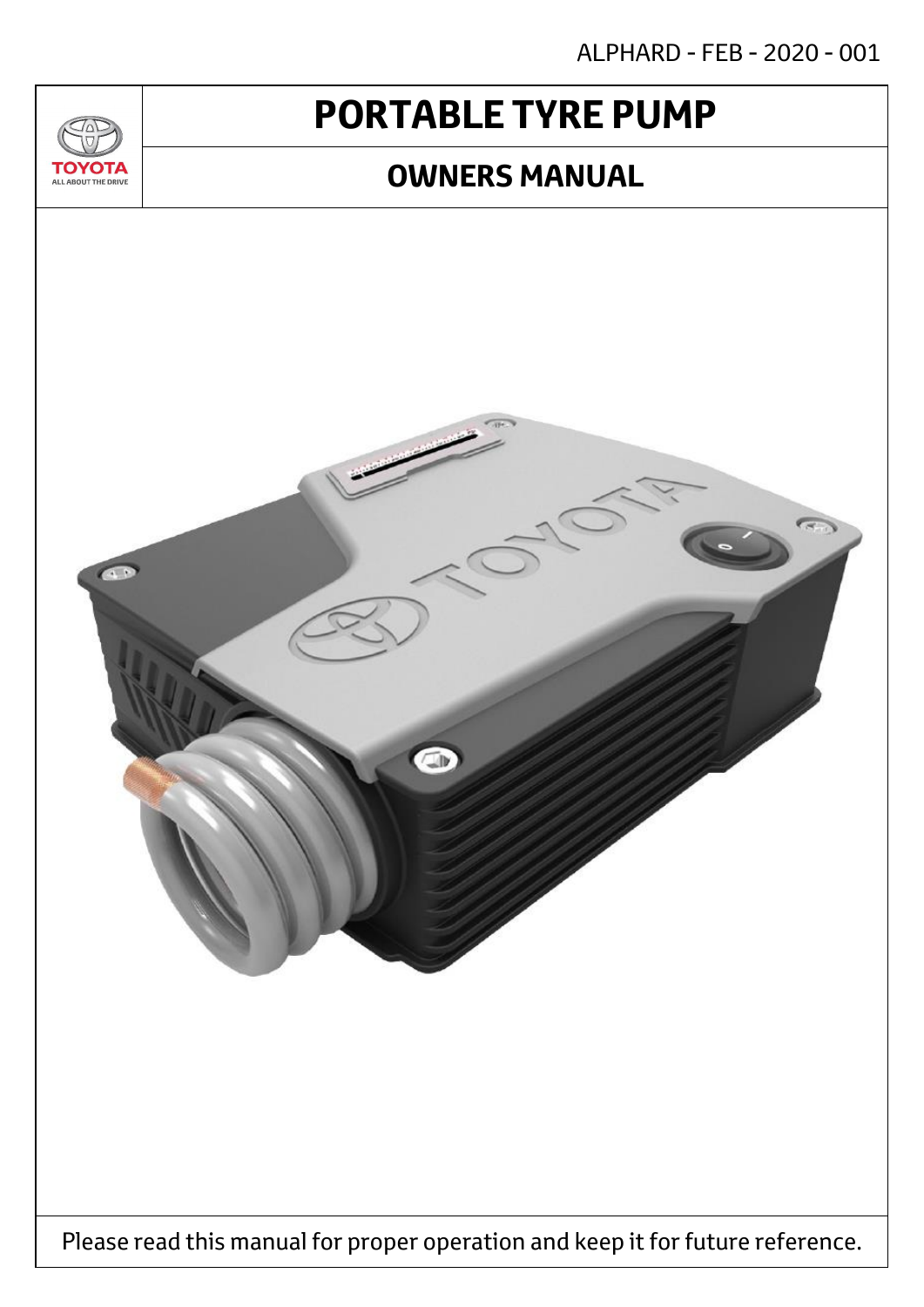ALPHARD - FEB - 2020 - 001



# **TABLE OF CONTENTS**

## **PORTABLE TYRE PUMP**

| <b>Section</b> | <b>Title</b>                          | Page           |
|----------------|---------------------------------------|----------------|
| 1.0            | <b>Statements</b>                     |                |
| 1.1            | <b>Safety Instructions</b>            | 1              |
| 2.0            | <b>Getting Started</b>                |                |
| 2.1            | Product over view                     | $\overline{2}$ |
| 2.2            | <b>Features</b>                       | $\overline{2}$ |
| 3.0            | <b>Operating 12V-DC Tyre Inflator</b> |                |
| 3.1            | Description of operation              | 3              |
| 3.2            | Inflating tyres                       | 3              |
| 3.3            | Inflatables                           | $\overline{4}$ |
|                |                                       |                |
| 4.0            | <b>Product / Device specification</b> |                |
| 4.1            | Specification                         | 5              |

Please read this manual for proper operation and keep it for future reference.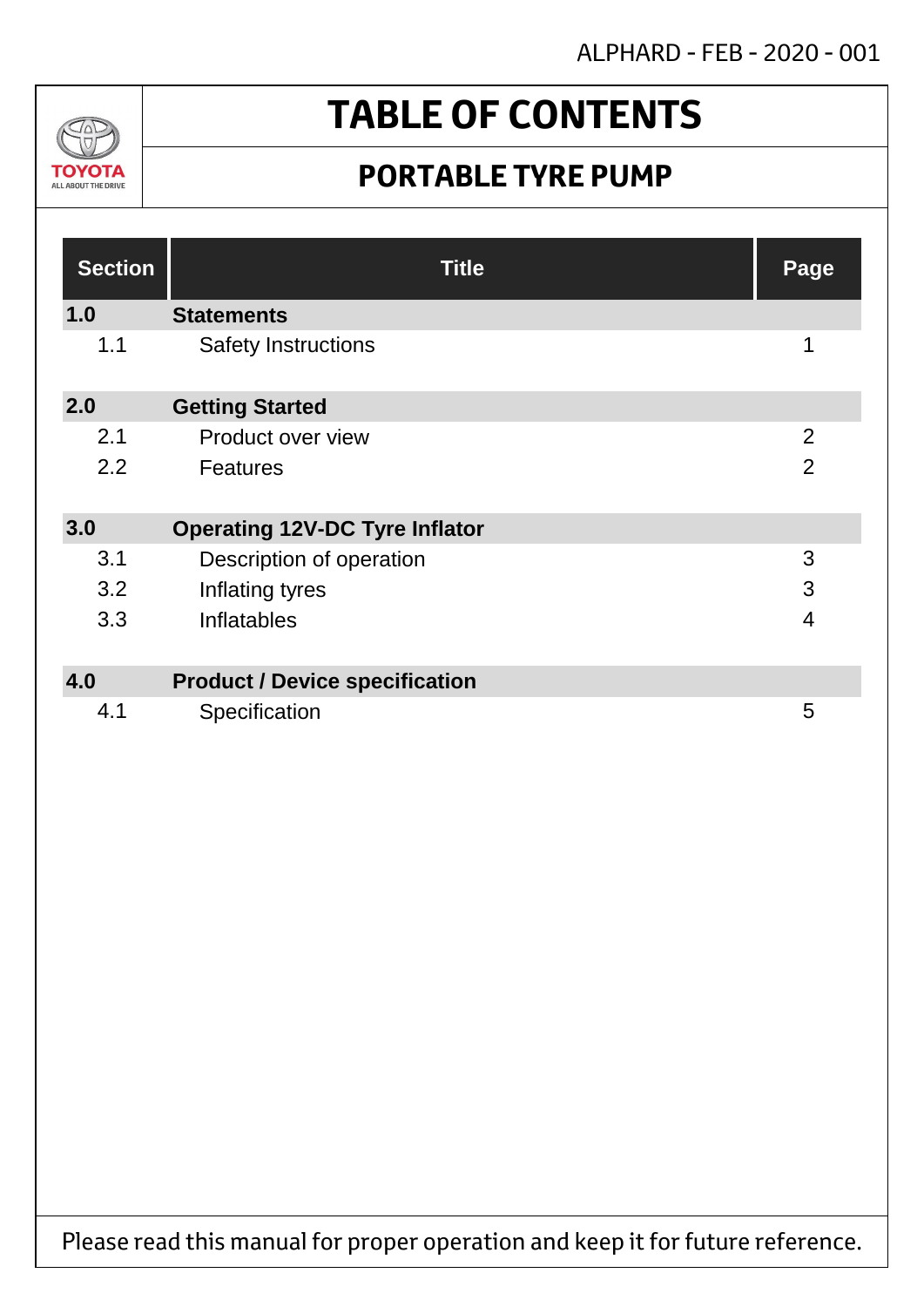# **SECTION 1.0**

### **Statements**

#### **Safety Instructions 1.1**

### **Warning**

ALL AROUT THE DRIV

WARNING: Risk of bursting. Over inflating tyre can cause tyre to burst. Double check the rated pressure values recommended for your vehicle. (refer owner's manual)

### **Caution**

Be careful not to over inflate. Do not leave inflator unattended while the unit is running. Avoid bursting due to over inflation.

### **Safety measurement in the event of a breakdown**

Park the vehicle as far away as possible from flowing traffic. Switch on the hazard warning lights. Engage streeing lock and the wheels in the straight ahead position. Apply handbrake and engage gear into . All occupants should get out of the vehicle and wait outside the danger zone. Place warning triangle to alert traffic. Conform to traffic laws.

### **Tips**

- $\Box$  It is strongly recommended that you keep the vehicle's engine running while using the inflator to prevent discharge of your vehicle's battery. Inflator performance is also enhanced when operating inflator with vehicle engine running.
- $\Box$  Do Not leave the inflator unattended when the unit is in operation
- □ Pay attention to the pressure values of inflator when inflating. Prevent pressure values exceeding the value suggested by manufacturer. (refer owner's manual)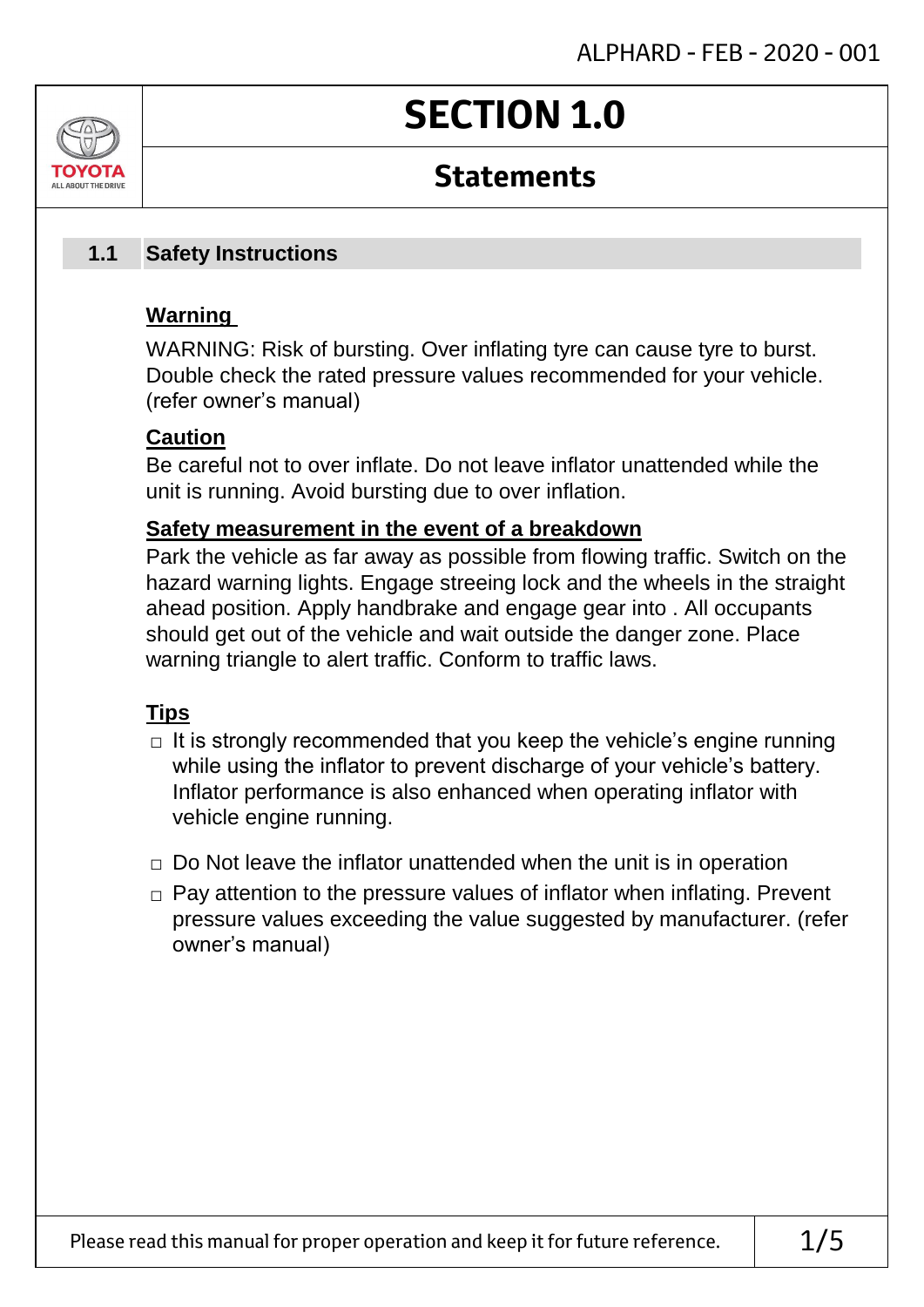# **SECTION 2.0**

# **Getting Started**

#### **Product Overview 2.1**

The 12V DC inflator comes with a cigarette lighter plug that plugs right into your vehicle's cigarette lighter socket to inflate tyres, mattresses, balls and other inflatables.

#### **Features 2.2**

Jn

TOVOIL ALL ABOUT THE DRIVE

- □ Tyre inflator, with LED backlight and easy to read pressure gauge.
- $\Box$  Highly effective work light.
- □ Perfect for filling car & bicycle tyres, athletic balls, air mattresses, rafts, etc.
- □ Compact size for easy carrying and storing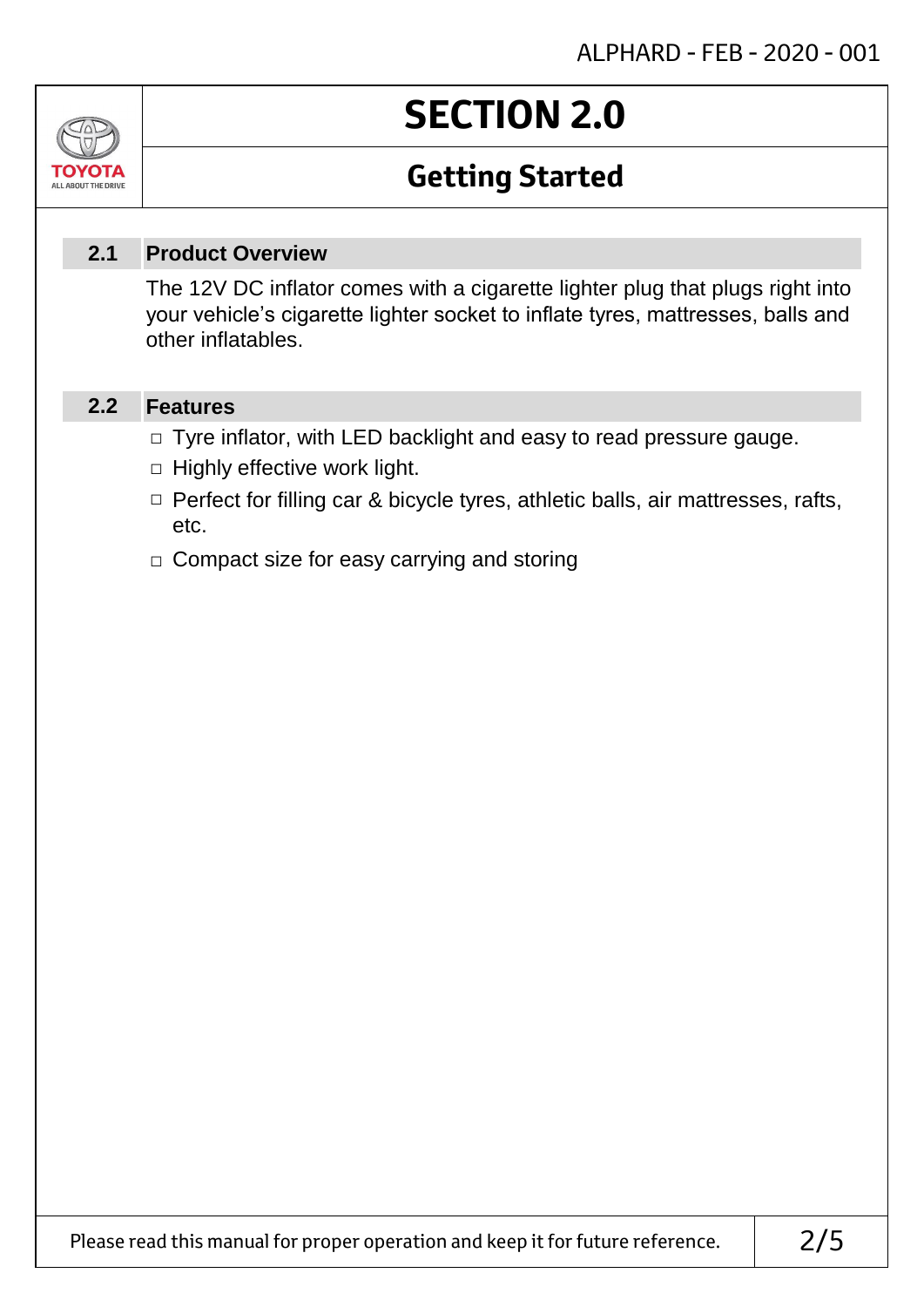# ALL AROUT THE DRIV

# **SECTION 3.0**

# **Operating Portable Tyre Pump**

#### **Discription of operation 3.1**

- $_\square$  ON/OFF switch:"ON" to start unit and "OFF" to shut off the power at the end of use.
- $\Box$  Pressure gauge: easy to read pressure values.
- $\Box$  Brass connector: used with the accessory of inflator or used to inflate standard tyre.
- $\Box$  Inflation needle: attaches to brass connector to be used to inflate sport balls.
- $\Box$  Plastic nozzle: attaches to brass connector to be used to inflate toys and air mattresses.

#### **Inflating tyres 3.2**

- 1. Attach the brass connector on the end of the air hose to the tyre valve stem. (See Fig.1)
- 2. Be sure to screw the valve stem threads tightly. (See Fig.2).
- 3. To inflate simply plug the power cord into cigarette lighter socket.
- 4. With the vehicle running, place ON/OFF switch to "ON" position and begin inflation.
- 5. When pressure gauge reaches desired pressure, place the ON/OFF switch to "OFF" position. Disconnect the power plug and remove the brass connector from the tyre valve stem.



**Fig 1. Fig 2.**

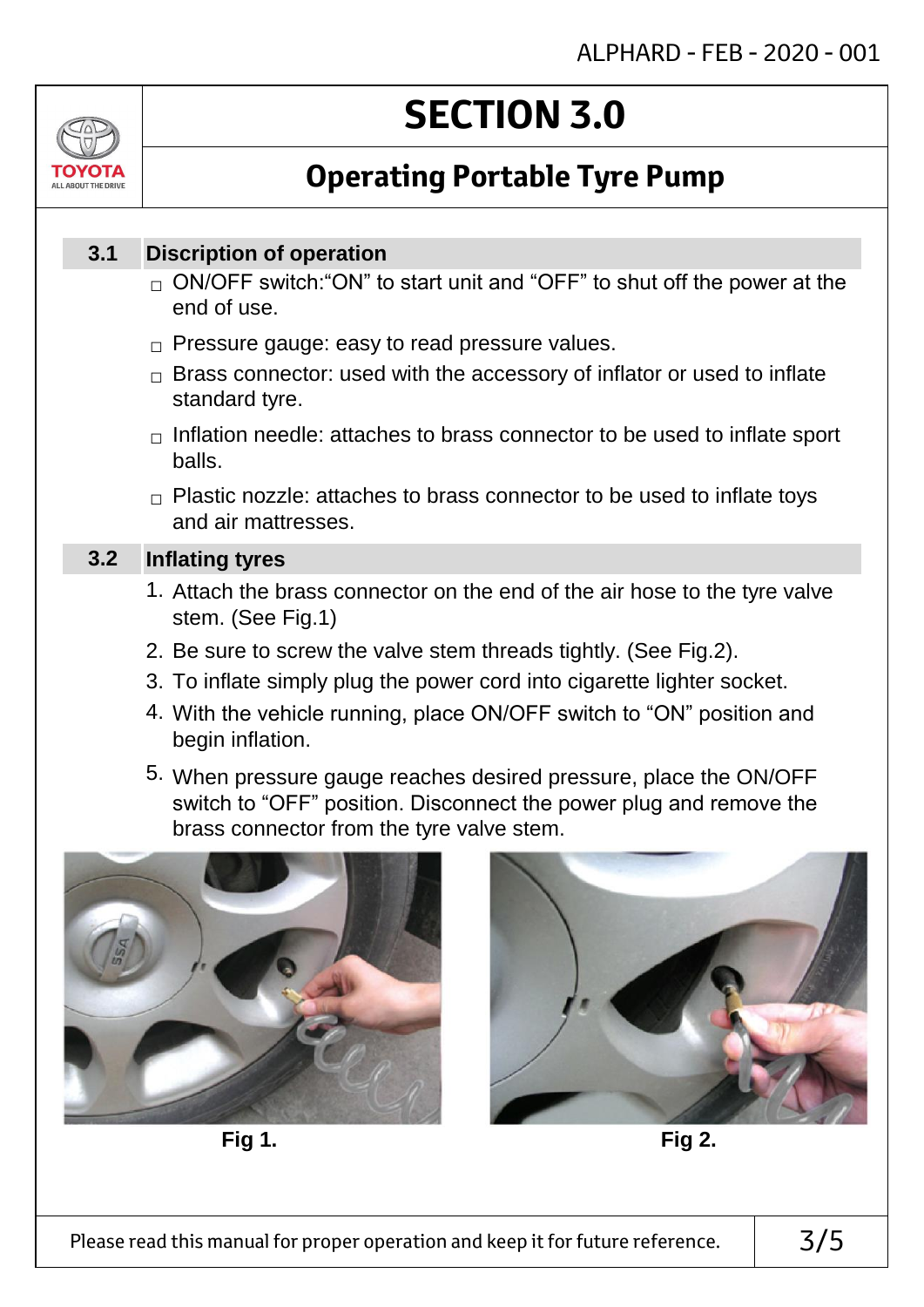

# **SECTION 3.0**

# **Operating Portable Tyre Pump**

#### **Inflatables 3.3**

### **(Balls, Beach Toys, Air Mattresses etc.)**

- 1. Attach the appropriate needle or nozzle to the brass connector.
- 2. Insert the needle or nozzle into the item that you wish to inflate.
- 3. Plug the 12Volt power cord on the inflator into cigarette lighter socket of the vehicle.
- 4. With the vehicle running, place the ON/OFF switch to "ON" position.
- 5. When the object is completely inflated to desired firmness, place the ON/OFF switch to "OFF" position.